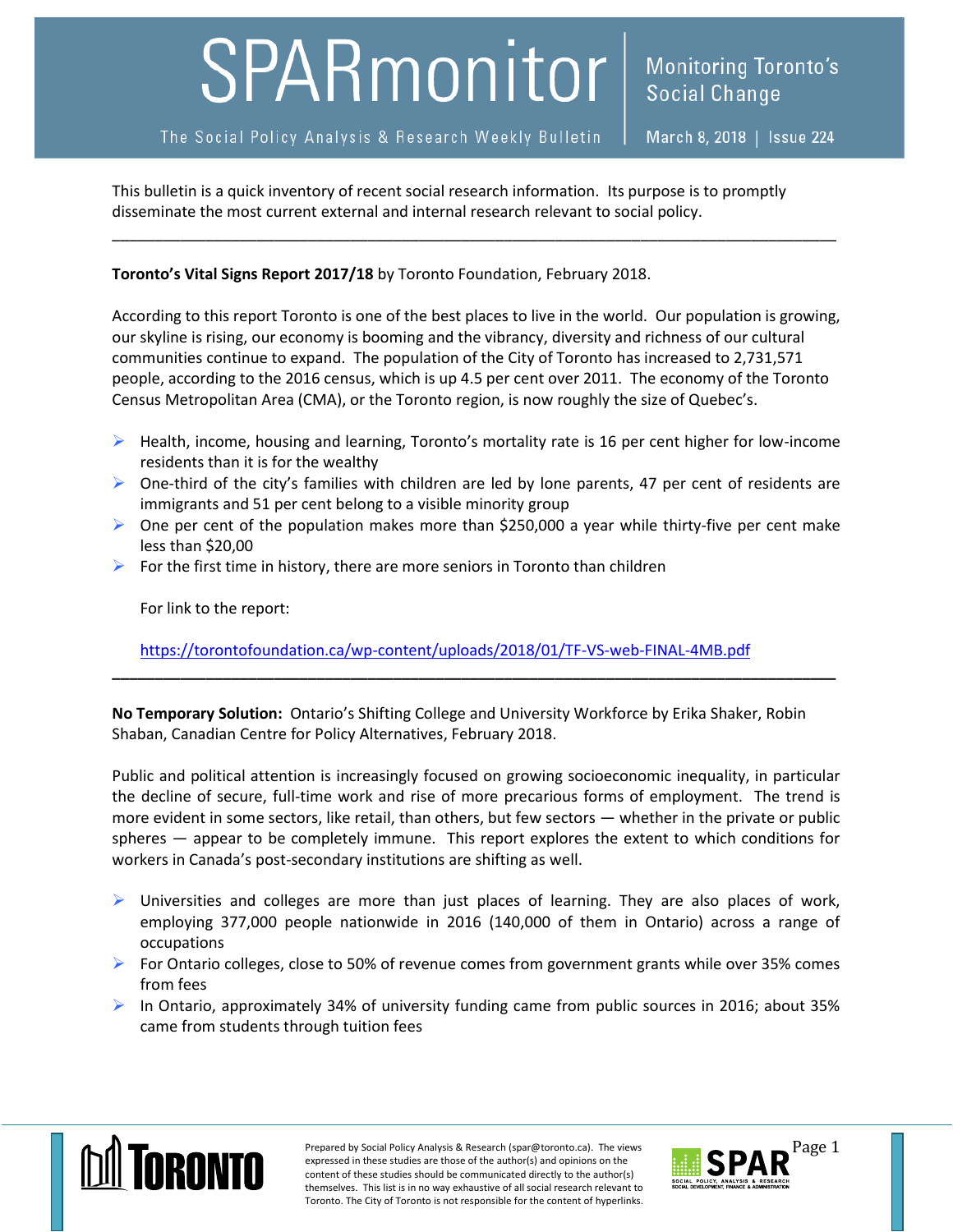For link to the report:

## [https://www.policyalternatives.ca/sites/default/files/uploads/publications/National%20Office/2018](https://www.policyalternatives.ca/sites/default/files/uploads/publications/National%20Office/2018/02/No%20Temporary%20Solution_CCPA%20report.pdf) [/02/No%20Temporary%20Solution\\_CCPA%20report.pdf](https://www.policyalternatives.ca/sites/default/files/uploads/publications/National%20Office/2018/02/No%20Temporary%20Solution_CCPA%20report.pdf)

**What Would It Take? Youth across Canada Speak Out on Youth Homelessness Prevention** by Kaitlin Schwan, Stephen Gaetz, David French,Melanie Redman, Jesse Thistle, and Erin Dej, The Canadian Observatory on Homelessness, A Way Home Canada, 2018.

**\_\_\_\_\_\_\_\_\_\_\_\_\_\_\_\_\_\_\_\_\_\_\_\_\_\_\_\_\_\_\_\_\_\_\_\_\_\_\_\_\_\_\_\_\_\_\_\_\_\_\_\_\_\_\_\_\_\_\_\_\_\_\_\_\_\_\_\_\_\_\_\_\_\_\_\_\_\_\_\_\_\_\_\_\_**

While preventing homelessness is generally regarded as a good thing, we often have little clarity about what it actually means. Youth explained that they became homeless as a result of many intersecting factors, such as poverty, family conflict, difficulty transitioning from care, limited availability of services, and landlord discrimination.

Some of the challenges faced by youth:

- $\triangleright$  Low social assistance rates that forced youth and their families to choose between paying rent, eating, clothing themselves, accessing education, and using public transportation
- $\triangleright$  Complex bureaucratic barriers and high acuity requirements to obtain social assistance, public housing, youth housing, and rent subsidies
- Experiences of discrimination and stigmatization when applying to access housing, income supports, and employment
- $\triangleright$  Limited employment opportunities, with available work often poorly-paid and precarious

For link to the report:

[http://www.homelesshub.ca/sites/default/files/COH-AWH\\_What\\_Would\\_it\\_Take.pdf](http://www.homelesshub.ca/sites/default/files/COH-AWH_What_Would_it_Take.pdf)

**The Exit and Survival Patterns of Immigrant Entrepreneurs:** The Case of Private Incorporated Companies by Yuri Ostrovsky and Garnett Picot, Statistics Canada, January 2018.

\_\_\_\_\_\_\_\_\_\_\_\_\_\_\_\_\_\_\_\_\_\_\_\_\_\_\_\_\_\_\_\_\_\_\_\_\_\_\_\_\_\_\_\_\_\_\_\_\_\_\_\_\_\_\_\_\_\_\_\_\_\_\_\_\_\_\_\_\_\_\_\_\_\_\_\_\_\_\_\_\_\_\_\_\_

This paper employs the Canadian Employer–Employee Dynamics Database (CEEDD) to address two questions. First, do duration and exit patterns of firm ownership differ between immigrant and Canadian-born entrepreneurs? Second, what immigrant characteristics are associated with lower exit rates and longer ownership spells? The paper focuses on new spells of ownership of private incorporated companies that started between 2003 and 2009.

- Among all immigrants, 11.5% ended ownership after one year in business while the rate fell to 3.9% after seven years
- $\triangleright$  80% of all immigrant business owners were still owners two years after the beginning of the ownership spell and 56% were still owners after seven years
- $\triangleright$  Although the exit rates were somewhat lower among Canadian-born than immigrant business owners during the first three years of ownership, they were very similar thereafter